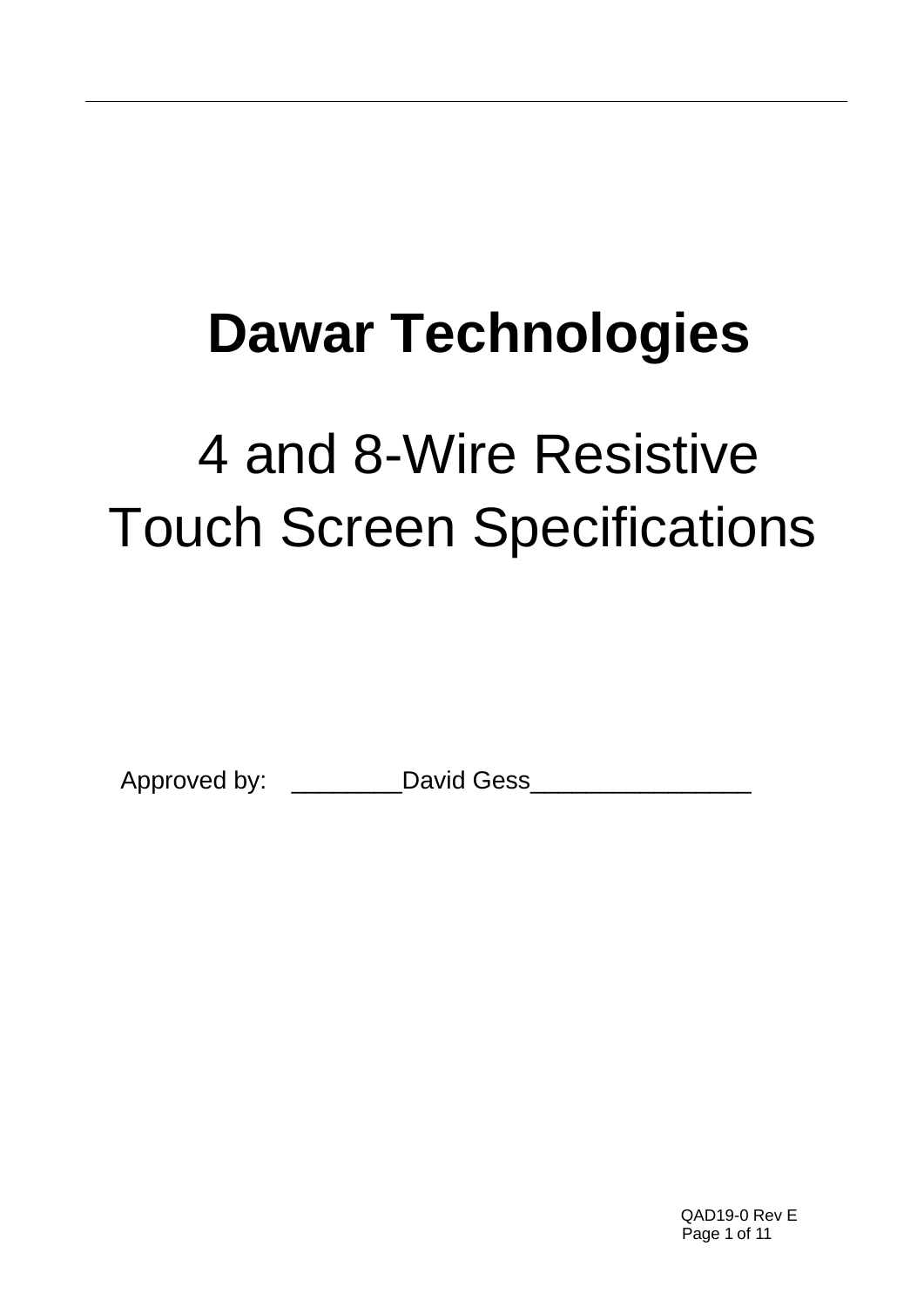# 1 Product Features:

- 1.1 Type: 4 and 8- Wire Analog Resistive Touch Screen
- 1.2 Construction: Film on Glass (FG) or Polyester Laminated (PL) Touch Screen
- 1.3 Input Methods: Finger, Pen or Stylus
- 1.4 Connector: FPC

## 2 Specifications

## 2.1 Electrical

| 2.1.1 Maximum Voltage:      | 5V DC                          |                                                       |
|-----------------------------|--------------------------------|-------------------------------------------------------|
| 2.1.2 Maximum Current:      | Top Layer:                     | 35 <sub>m</sub> A                                     |
|                             | Bottom Layer: 35mA             |                                                       |
| 2.1.3 Loop Resistance:      |                                | Top Layer: $100-900\Omega$ (FG/PL 4:3 aspect ratio)   |
|                             | Bottom Layer: $100-900\Omega$  |                                                       |
|                             |                                | Top Layer: $100-1050\Omega$ (FG/PL wide aspect ratio) |
|                             | Bottom Layer: $100-1050\Omega$ |                                                       |
| 2.1.4 Insulation Impedance: | >20MΩ @25V DC                  |                                                       |
| 2.1.5 Linearity:            | ≤ 1.5%                         |                                                       |
|                             |                                |                                                       |

2.1.6 Chattering Time: ≤ 15ms

## 2.2 Mechanical

- 2.2.1 Operation Force: 10g-100g
- 2.2.2 Surface Hardness: ≥ 3H

## 2.3 Optical

Light Transmission, Haze and Clarity: ASTM D1003.Wavelength=550nm (FG) ASTM D1003.Wavelength=550nm (PL)

| <b>Structure</b>       | Transmission | Haze     | Clarity  |  |
|------------------------|--------------|----------|----------|--|
|                        | (+/- 3%)     | (+/- 2%) | (+/- 2%) |  |
| Film Glass CH/ANR      | 80%          | 7%       | 85%      |  |
| Film Glass AG/ANR      | 80%          | 10%      | 78%      |  |
| Film Film Glass CH/ANR | 70%          | 14%      | 75%      |  |
| Film Film Glass AG/ANR | 70%          | 19%      | 69%      |  |

# 2.4 Environment & Storage Conditions (FG+PL)

2.4.1 Operating Temperature & Humidity: -20°C ~ +60°C, < 90 %RH non-condensing for the product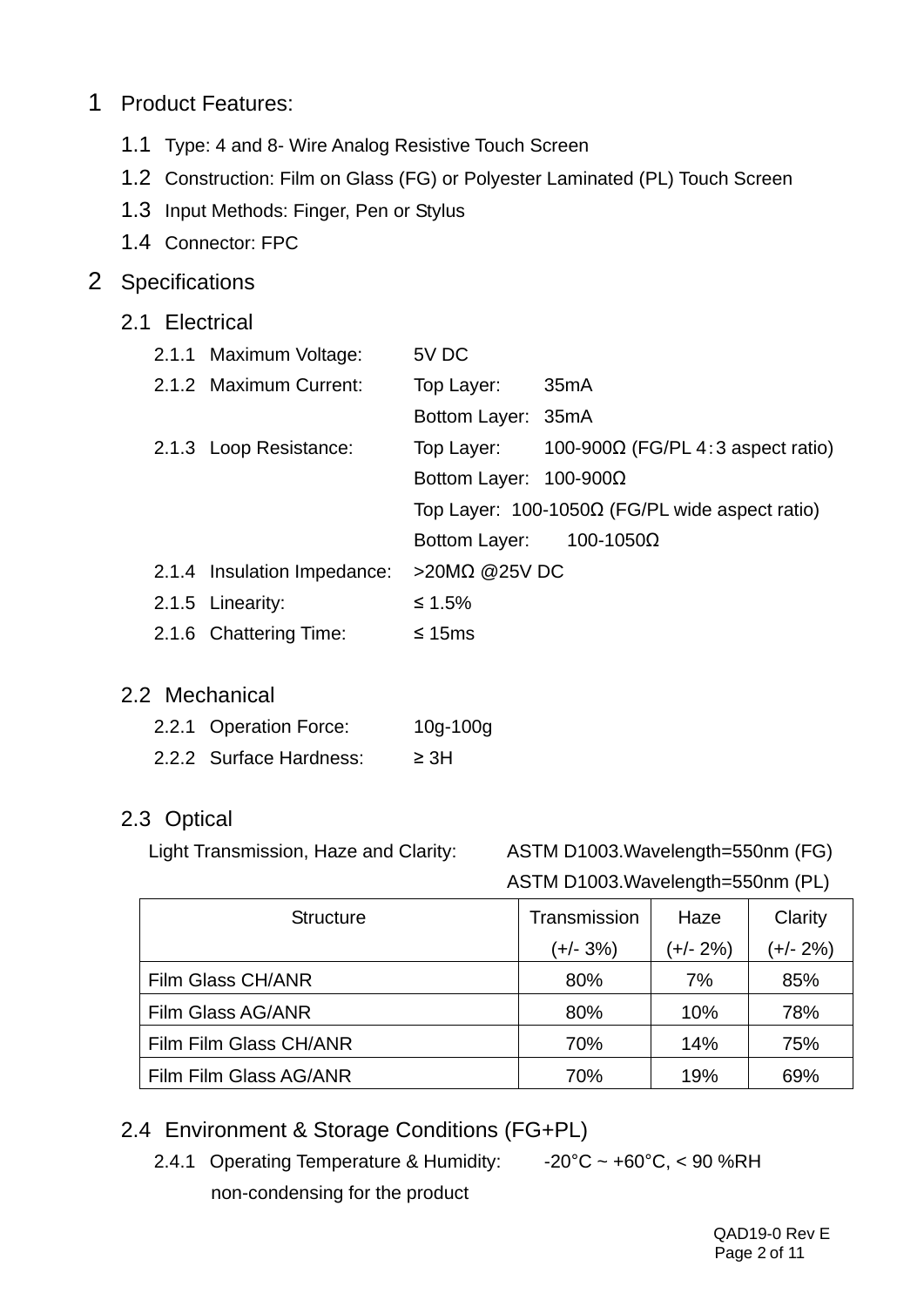2.4.2 Storage Temperature & Humidity:  $-20^{\circ}$ C ~  $+70^{\circ}$ C

# 2.5 Reliability

- 2.5.1 Pen Hitting Durability: > 1,000,000 (4-Wire) > 5,000,000 (8-Wire) 2.5.2 Pen Sliding Durability: > 100,000 (4 & 8 Wire)
- 3 Testing Condition
	- 3.1 Scope

The standard testing environment is 23°C, 65 %RH and 1013 HPa. The testing shall be done at normal temperature (5°C to 35°C) and humidity (45%RH to 85%RH) with normal atmospheric pressure (860HPa to1060HPa).

## **Mechanical**

- 3.1.1 Pen Hitting Durability
	- 1. 4-wire Resistive Type: Tapping more than 1million times with 250g load and 2 touches per second frequency by an Ø2mm 60° rubber testing pen.
	- 2. 8-wire Resistive Type: Tapping more than 5 million times with 250g load and 2 touches per second frequency by an Ø2mm 60° rubber testing pen.

### 3.1.2 Pen sliding Durability

(Note: The sliding testing area should be in the active area and more than 3mm from boundary of active area.)

- 1. 4-wire Resistive Type: Sliding more than 100 thousand times with 250g load and 60mm per second frequency on the same location (10-100mm) with an Ø2mm polydactyl pen.
- 2. 8-wire Resistive Type: Sliding more than 100 thousand times with 250g load and 60mm per second frequency on the same location (10-100mm) with an Ø2mm polydactyl pen.
- 3.1.3 Pen Hitting Durability
	- 1. 4-wire Resistive Type: Tapping more than 1million times with 250g load and 2 touches per second frequency by an Ø2mm 60° rubber testing pen.
	- 2. 8-wire Resistive Type: Tapping more than 5 million times with 250g load and 2 touches per second frequency by an Ø2mm 60° rubber testing pen.

#### 3.1.4 Impact Resistance

Testing condition - No glass breaks when 64g, Ø 25.4mm steel ball is dropped vertically on the center of panel surface from 12-80cm height at 1 time for 0.7-3.0mm thickness glass. Sample to be tested is only for Film + Glass type.

(Note: Testing height would be increased by 10cm height for steel ball dropping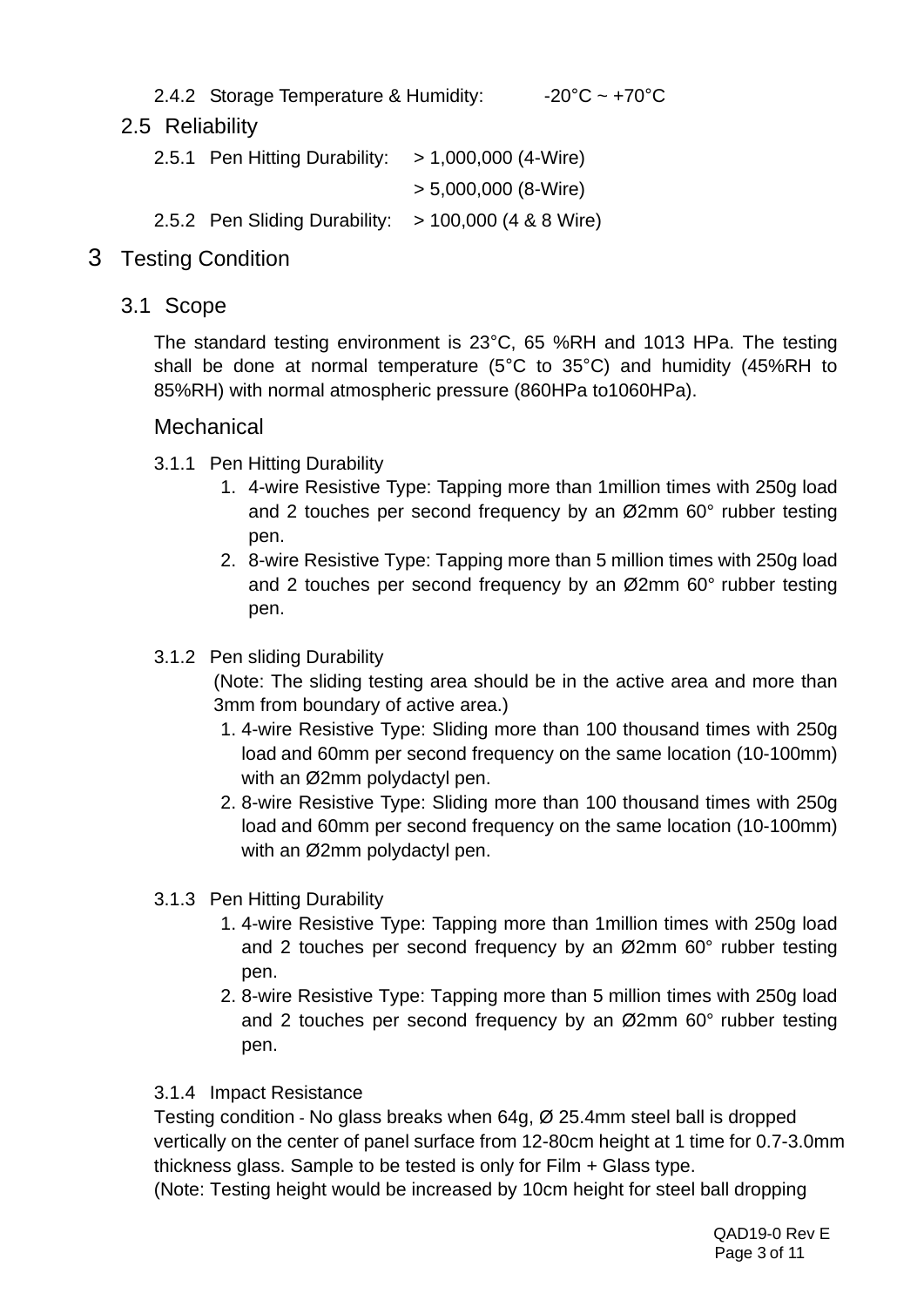vertically in our company, and make record for the height when glass breaks)

3.1.5 Tail Bend

- 1. FPC Type:  $≥ 3.3$ mm diameter
- 2. Integral Type: 8.0mm diameter.
- 3. ZIF connection: A stiffener is applied to the opposite side of the contact area for a ZIF connection. This stiffener should not be creased or bent.

3.1.5 Chemical Resistance – ASTM F1598

#### **Household Chemicals**

Tea, Coffee, Ketchup, Mustard, Vinegar, Soy sauce, Beer, Red Wine, White Wine, Coca-Cola, Cooking Oil, Laundry Detergent, All Purpose Cleaner, Bleach, Dishwashing Liquid, Window Cleaner, Hydrogen Peroxide (3%), Lysol, Ethyl Alcohol, Isopropyl Alcohol

#### **Industrial Chemicals**

Acetone, Methyl Ethyl Ketone, Toluene, Iso Alcohol 70%, Concentrated Hydrochloric Acid, Naptha, Mineral Spirits, Gasoline, Motor Oil, Diesel Fuel, Transmission Fluid, Brake Fluid, Heptane, Sodium Hydroxide, Ethanol, Turpentine, Diethylene Glycol Mon ethyl Ether, Acetate, Petroleum Ether, Antifreeze, Hydraulic Oil

## 3.2 Electrical

#### 3.2.1 **Loop Resistance**

Test both ends of circuit loop for the maximum loop resistance with multi-meter (5V). The loop resistance must be less than the specification noted above.

#### 3.2.2 **Insulation Impedance**

Test the insulation impedance by either High Voltage Testing Machine (Setting on 20MΩ or Insulation Meter (25V). The insulation impedance must be more than the specification noted above.

#### 3.2.3 **Linearity** (For Analog Type only)

Use Linearity Testing Instrument. The test result must be ≤1.5%.

## 4 Appearance Criteria

**Viewable Area Definition:** Viewable Area is defined as the area of the touch panel through which the display appears.

**Inspection conditions:** Place touch panel on a flat surface with black background. Under ambient cool white fluorescent lighting source of 12-20W with view distance of 400-500mm from touch panel, inspect (see the picture as below). Inspection time is 10 seconds minimum for each piece: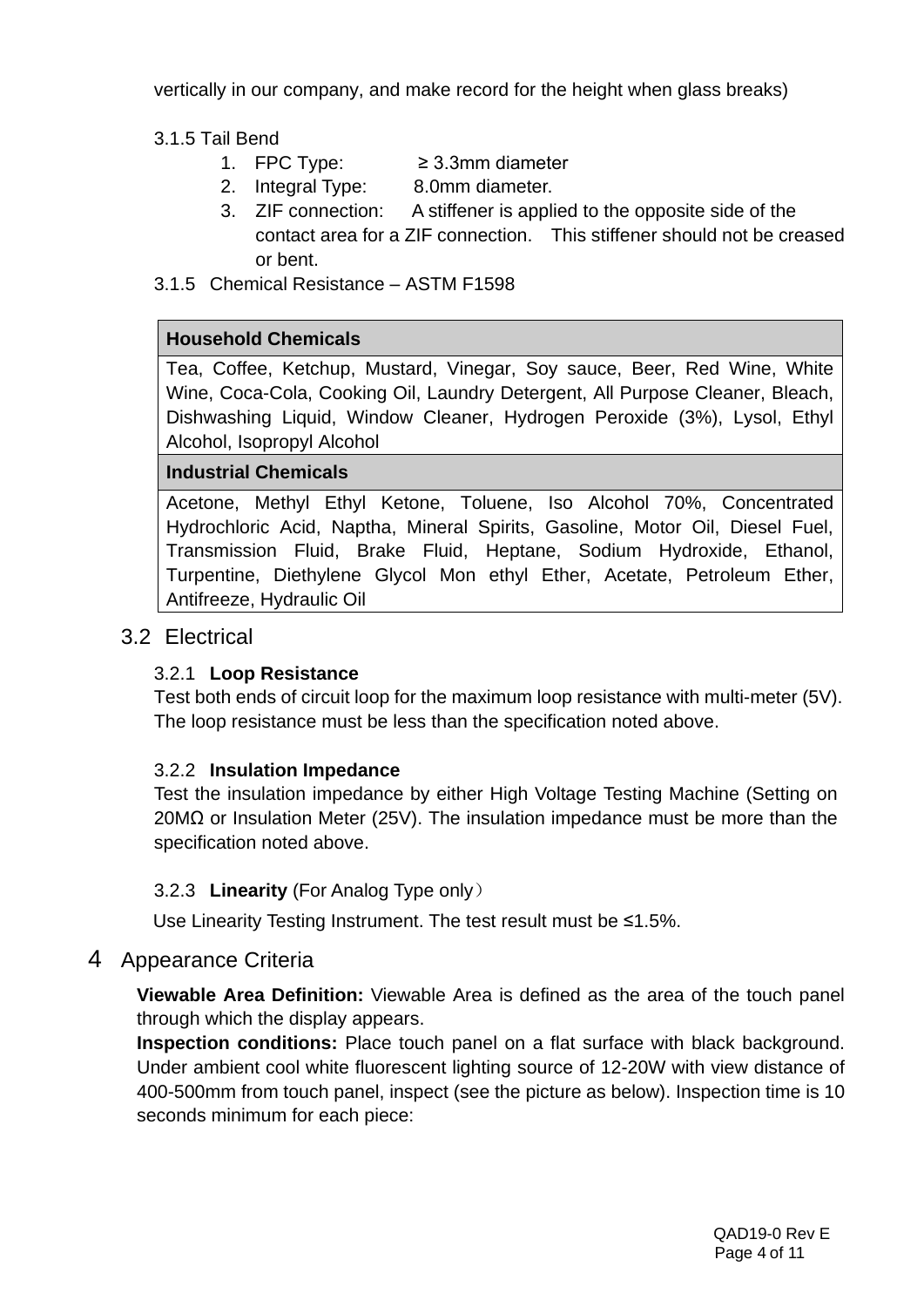

# 4.1 Appearance Inspection Criteria

# 4.1.1 **Opaque Spot**

Note: D=Diameter; L=Length; W=Width; GT=Glass Thickness

| <b>Criteria</b>                 | <b>Comment</b>                                                                                                                                                                                   |
|---------------------------------|--------------------------------------------------------------------------------------------------------------------------------------------------------------------------------------------------|
| $D < 0.13$ mm                   | Ignored                                                                                                                                                                                          |
| $0.13$ mm $\leq D \leq 0.38$ mm | If spot or inclusion is larger than 10mm in distance<br>from another one, then it can be ignored<br>If spot or inclusion is less than 10mm in distance<br>from another one, then two are allowed |
| $D > 0.38$ mm                   | The touch screen is regarded as a defect                                                                                                                                                         |

#### 4.1.2 **Linear Defect**

| <b>Criteria</b>                   | <b>Comment</b>                                                                                  |
|-----------------------------------|-------------------------------------------------------------------------------------------------|
| $W < 0.025$ mm                    | Ignored                                                                                         |
| $0.025$ mm $\leq W \leq 0.035$ mm | $L \le 2$ mm, Linear defect that is > 10mm in distance<br>from any other one can be ignored     |
| $0.035$ mm < W < $0.05$ mm        | $L < 1.5$ mm, Linear defect that is $< 10$ mm in distance<br>from any other one two are allowed |
| $W > 0.05$ mm                     | Touch screen is regarded as defect                                                              |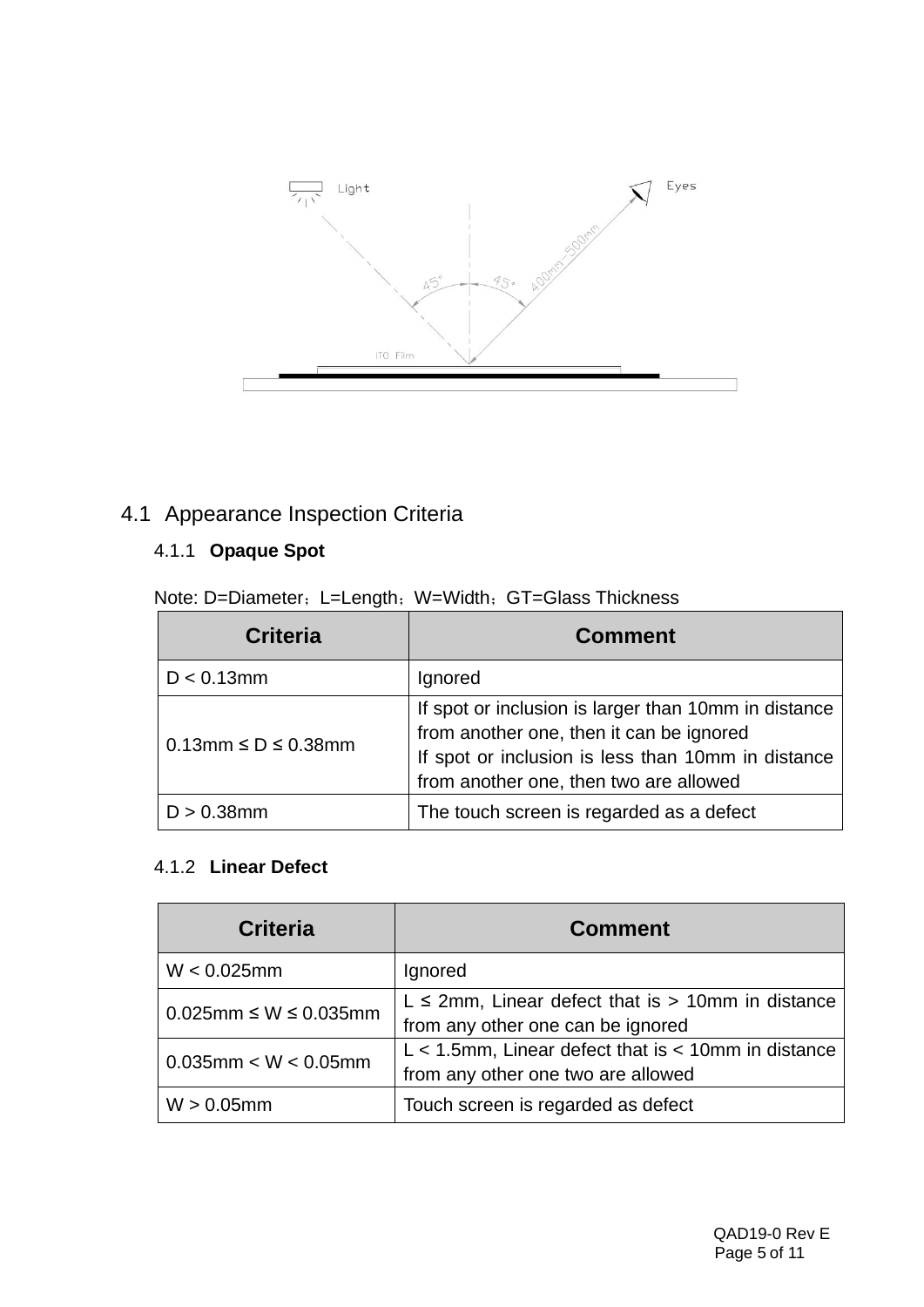#### 4.1.3 **Chip and Crack**

**Corner Fragment**: X ≤ 3.0mm and Y ≤ 3.0mm and Z ≤ GT it is ignored

1) Corner fragment on the tail cable area which will seriously affect the product function is regarded as a defect.

2) Corner fragment on the circuit which will seriously affect product function is regarded as a defect



**Side Fragment**: X ≤ 4.0mm and Y ≤ 2.0mm and Z ≤ GT it is ignored

1) Side fragment on the tail cable area which will seriously affect the product function is regarded as a defect.

2) Side fragment on the circuit which will seriously affect product function is regarded as a defect.





4.1.4 **Scratch**

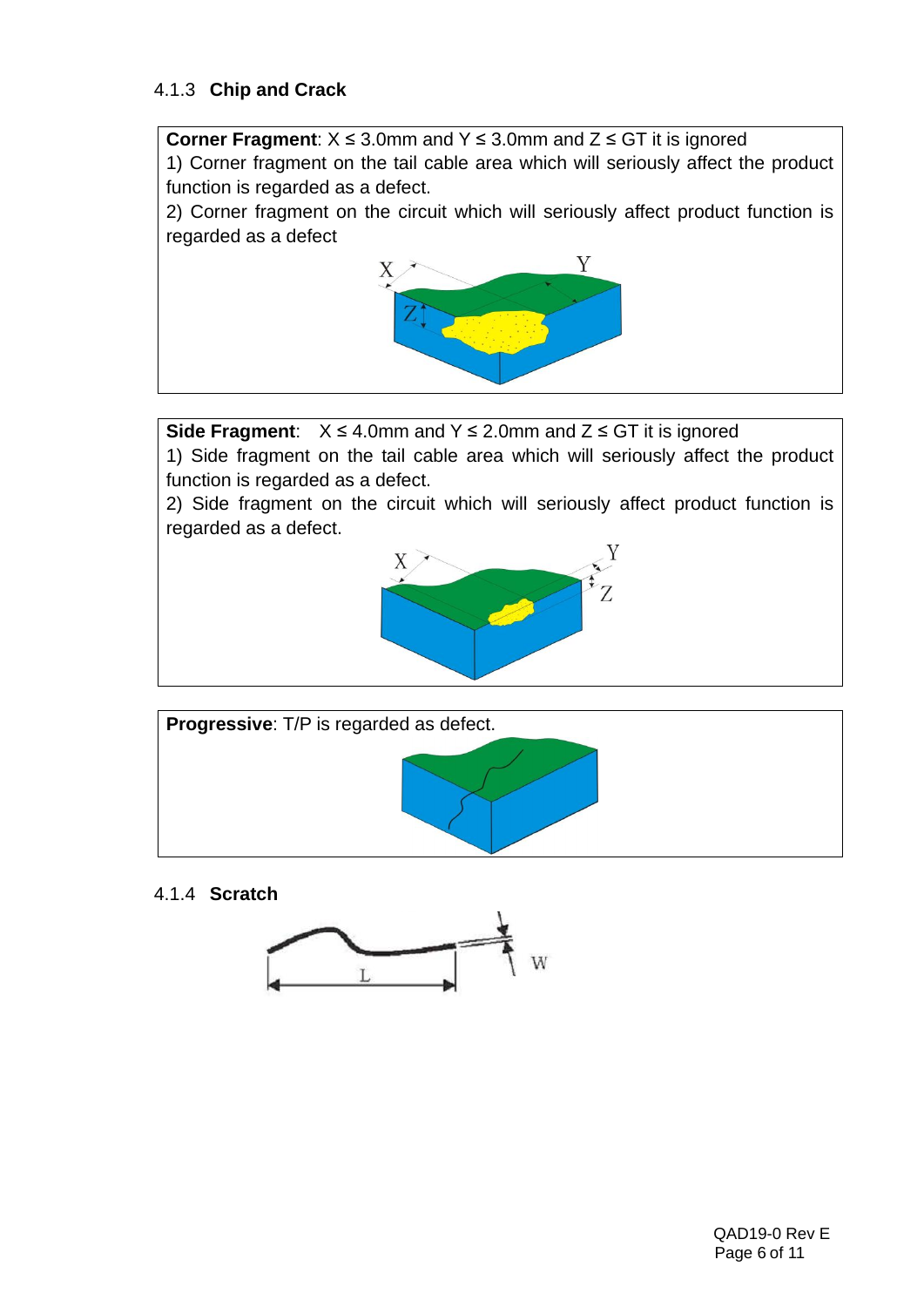| <b>Criteria</b>                 | <b>Comment</b>                                                                                                                                                                                                                                         |
|---------------------------------|--------------------------------------------------------------------------------------------------------------------------------------------------------------------------------------------------------------------------------------------------------|
| $W < 0.03$ mm                   | $L \le 5$ mm the defects are ignored                                                                                                                                                                                                                   |
| $0.03$ mm $\leq W \leq 0.05$ mm | $L \le 5$ mm, Defect that is greater than 10mm in<br>distance from another one is ignored<br>$L \le 5$ mm, Defect that is less than 10mm in<br>distance from another one is regarded as a<br>defect<br>$L > 5$ mm touch screen is regarded as a defect |
| $W > 0.05$ mm                   | Touch screen is regarded as a defect.                                                                                                                                                                                                                  |

4.1.5 **Fish Eye, Dent and Air Bubble**



| $D \leq 0.2$                                                  | Ignored   |  |
|---------------------------------------------------------------|-----------|--|
| $0.2 < D \le 0.4$                                             | 5 or less |  |
| $0.4 < D \le 0.5$                                             | 2 or less |  |
| D > 0.5                                                       | Zero      |  |
| D (mm): Average Diameter = (Long diameter + Short diameter)/2 |           |  |
|                                                               |           |  |

## 4.1.6 **Pillowing**

After testing 24 Hour at 60°C/90% RH, the pillowing and/or wrinkles should be as specified as below on room condition.



| Touch Screen Size | $\leq$ 2.8" | $2.8"$ ~ 10.4" | $10.4"$ ~ $15"$ | >=15"      |
|-------------------|-------------|----------------|-----------------|------------|
| Tolerance (T)     | $< 0.2$ mm  | $< 0.3$ mm     | $< 0.4$ mm      | $< 0.6$ mm |

# 4.1.7 **Rippling**

Rippling is visible waviness of the top layer in a specific, limited area (< 50%) of the surface area of the top sheet. No more than two ripples allowed per part. Ripple is measured by the nominal substrate flatness in comparison to the height of the ripple (see table below).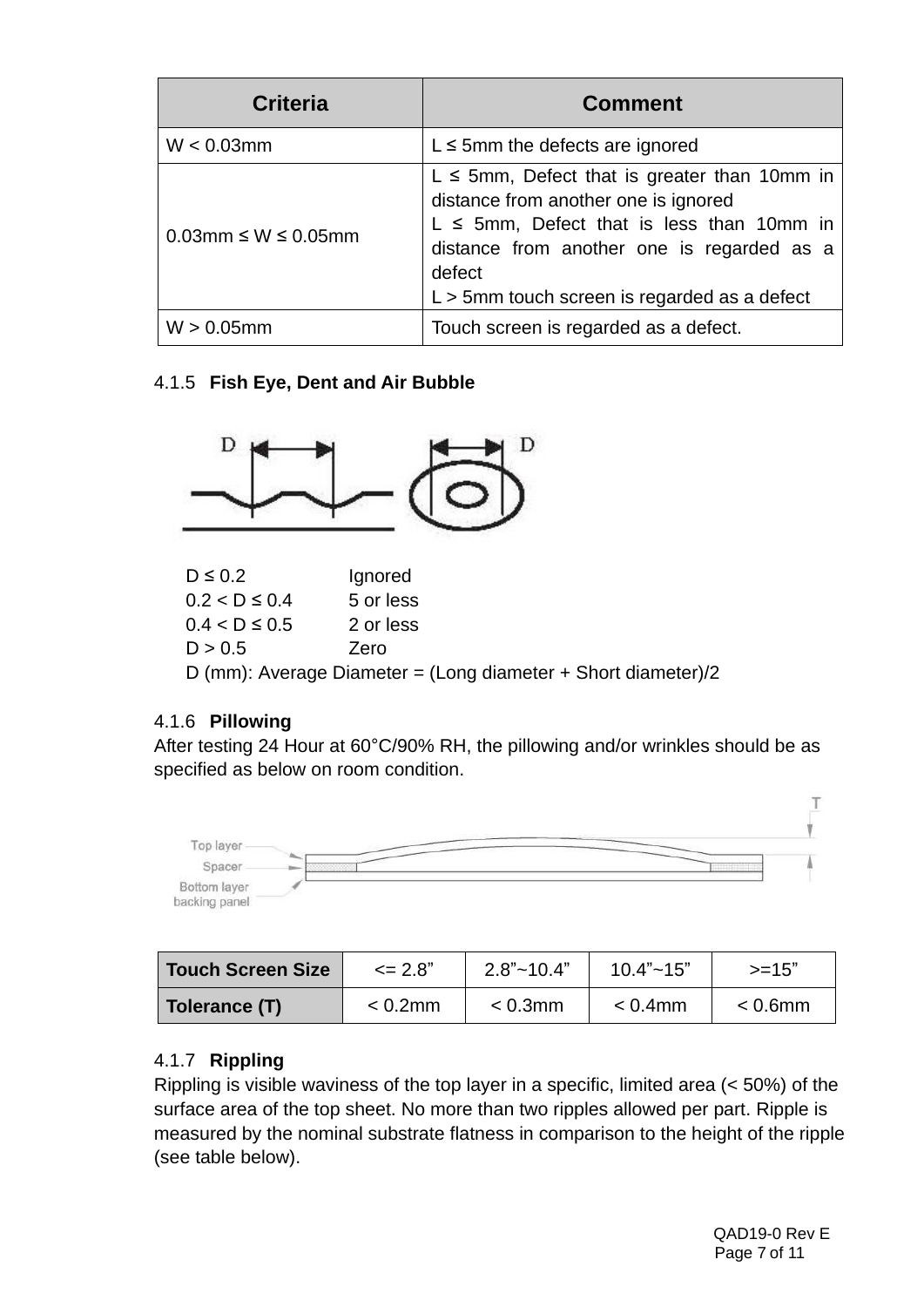| <b>Diagonal Size (Active Area)</b> | <b>Specification</b>  |
|------------------------------------|-----------------------|
| $\vert$ Up to 12.1" part           | $\leq$ 0.18mm allowed |
| 12.2" and larger part              | $\leq$ 0.25mm allowed |

## 4.1.8 **Newton Ring**

Visual inspection shall be done at a distance of 300mm between eyes and touch screen with an angle of  $60^{\circ} \pm 10^{\circ}$  to the surface of the product under a fluorescent light (40 W, natural color).

There are two kind of Newton Rings:

1. Regular:



- a. When Newton ring dimension is more than 1/3 of sample dimension (Sample dimension means the visual area dimension)it is regarded unacceptable.
- b. When Newton ring dimension that is less than 1/3 of sample dimension and does not causes font and line distortion under fluorescent light, it is acceptable
- 2. Irregular:



- a. If Newton ring dimension is more than 1/2 without lighting; it is regarded unacceptable.
- b. If Newton ring causes font and line distortion under fluorescent light, it is regarded unacceptable.
- c. When Newton ring dimension is less than 1/2 of sample dimension and the Newton ring does not cause font and line distortion under fluorescent light, it is acceptable.
- 5 Reliability Testing Condition
	- 5.1 The Operating requirements in Section 2.4 shall be satisfied after completion of the following:
		- 5.1.1 Samples exposed to 250 hours at -30°C. Each sample is tested to the specifications in sections 2.1 through 2.3 after allowing the samples to acclimate at room temperature and humidity for at least 4 hours.
		- 5.1.2 Samples exposed to 250 hours at 60°C/90%RH (non-condensing).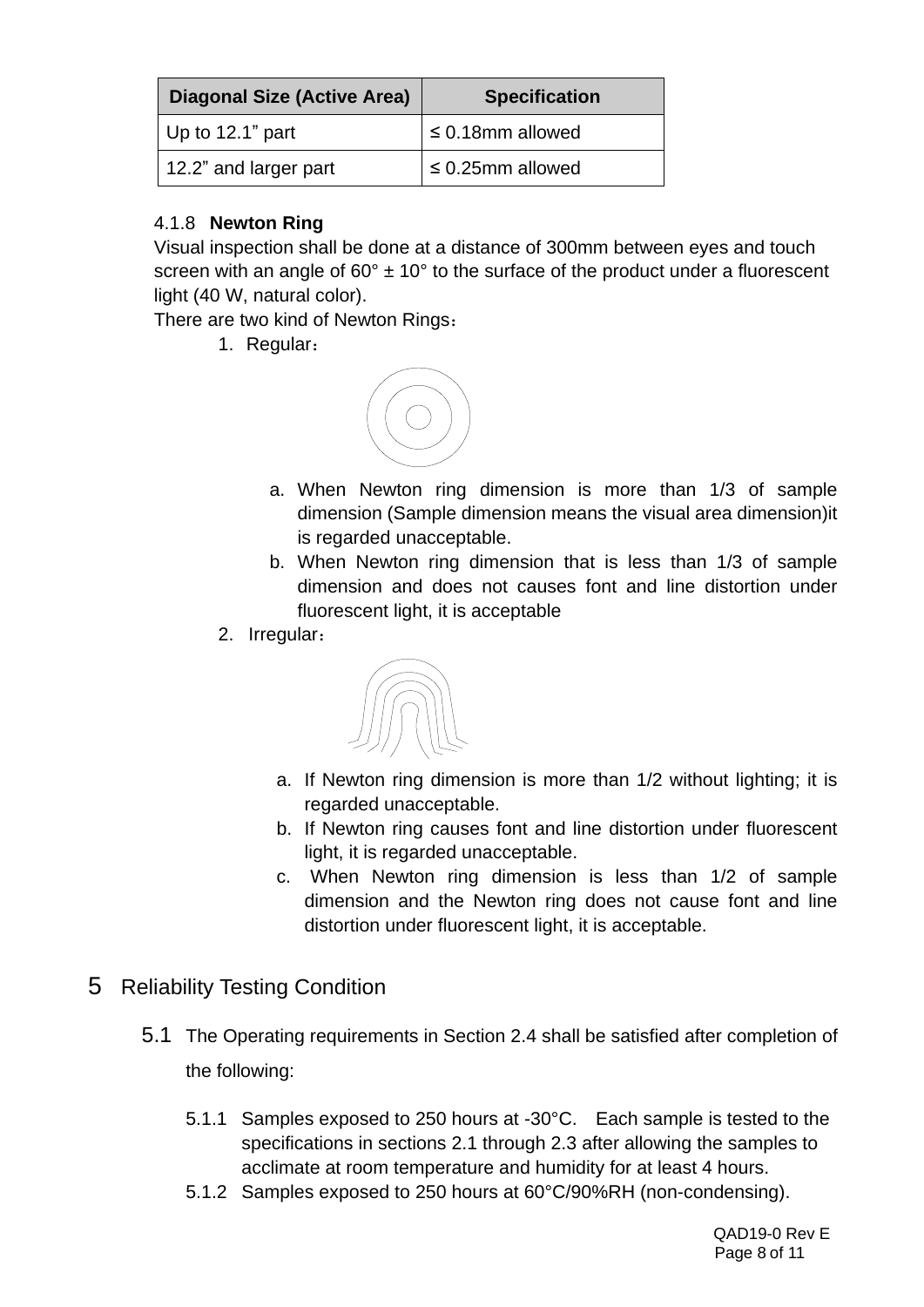Each sample is tested to the specifications in sections 2.1 through 2.3 after allowing the samples to acclimate at room temperature and humidity for at least 4 hours.

- 5.2 The Storage requirements in Section 2.4 shall be satisfied after completion of the following:
	- 5.2.1 Samples exposed to 500 hours at -40°C. Each sample is tested to the specifications in sections 2.1 through 2.3 after allowing the samples to acclimate at room temperature and humidity for at least 4 hours.
	- 5.2.2 Samples exposed to 500 hours at +70°C. Each sample is tested to the specifications in sections 2.1 through 2.3 after allowing the samples to acclimate at room temperature and humidity for at least 4 hours.
	- 5.2.3 Samples exposed for 250 hours to +70°C/90%RH (non-condensing). Each sample is tested to the specifications in sections 2.1 through 2.3 after allowing the samples to acclimate at room temperature and humidity for at least 4 hours.
	- 5.2.4 Thermal Cycling: Test samples for 25 cycles with each cycle consisting of the following protocol: The test begins at room temperature (25°C) and ramps to 70°C within 30 minutes and dwells at 70°C for 1 hour, and then ramps back to room temperature within 30 minutes. The test then ramps down to -40°C within 30 minutes and dwells for 1 hour before ramping back to room temperature. Each sample is tested to the specifications in sections 2.1 through 2.3 after allowing the samples to acclimate at room temperature and humidity for at least 4 hours.

# 6 Handling and Packing

The resistive touch screen is traditionally a glass product so please handle the touch screen with care. Keep touch screen surfaces clean and free of any dust and dirt because small particles could scratch the touch screen. To prevent accidental damage to the product, please follow the instructions below when handling the touch screen. Mishandling product violates the warranty.

## 6.1 Storage

- 1. Store the touch screen under the temperature and humidity range specified above. Direct sunlight exposure should be avoided.
- 2. Please ensure the front surfaces of touch screen are properly protected before stacking them.
- 3. Do not put heavy objects on the touch screen, and do not stack or pile touch screens.

# 6.2 Handling

1. Touch screens are traditionally glass products. Please wear gloves when handling touch screen to avoid injury. Hold the touch screen outside the viewable area when handling the panel to prevent any fingers prints or stains before installation.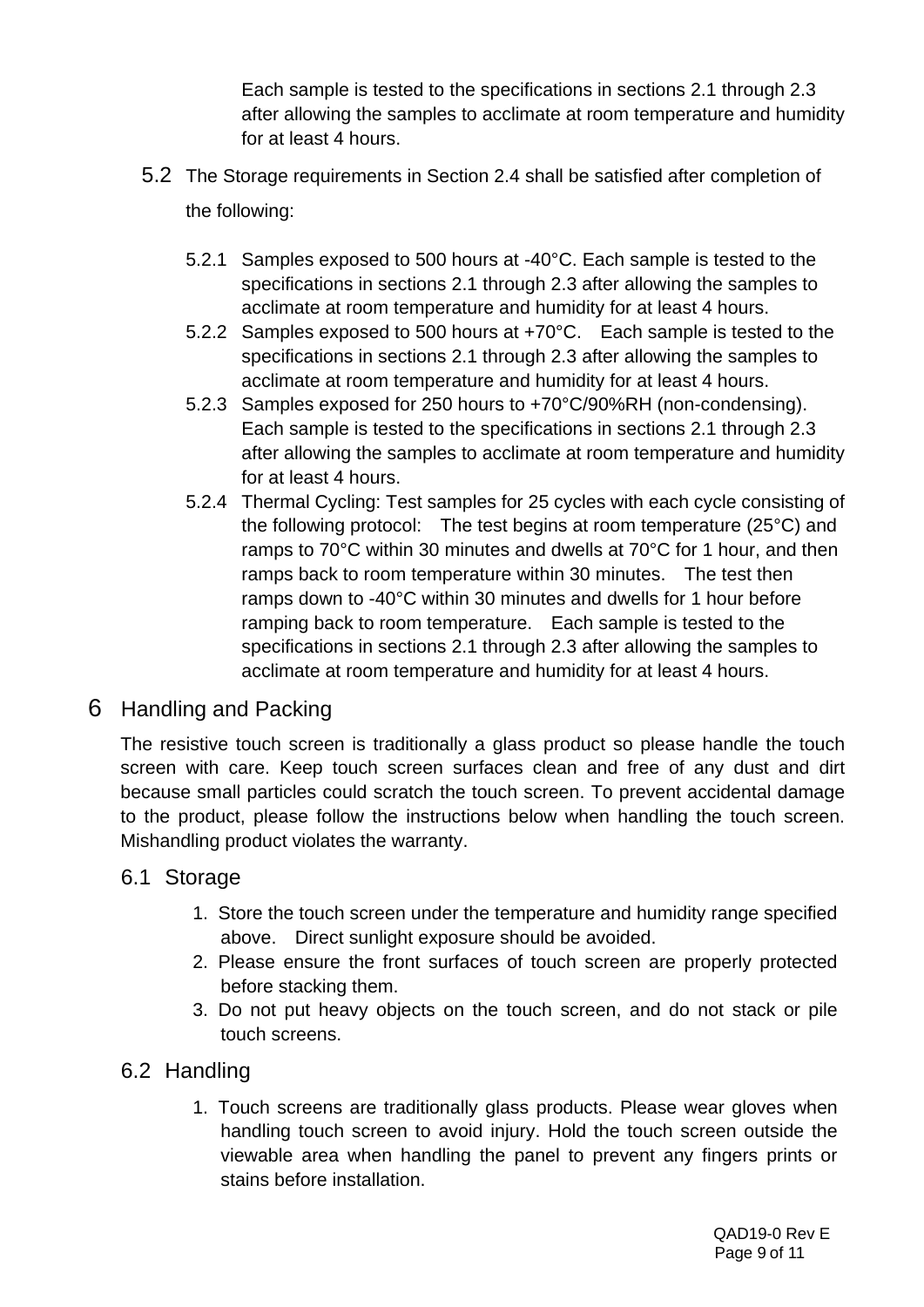- 2. Avoid touching the viewing area. Transparency is an important factor for the product. Wear clean finger sacks, gloves and mask to protect the products from fingerprint or stain.
- 3. Do not hold the product by the tail.
- 4. Tail cable must not be bent to less than 1.5mm radius when handling and assembly.
- 5. Use a soft lint-free cloth dampened with isopropyl alcohol to clean any contaminates on the touch screen.
- 6.3 Installing and Assembly
	- 1. We suggest customer add gasket or cushion around touch panel outside of viewable area when design the unit to prevent water or dirt contamination. The following picture shows general layout of the display unit.



- 2. The gap should be remained between touch panel and bezel to avoid any unnecessary pressing accidentally on the touch panel.
- 3. Bezel opening should be designed between Viewable area and Active area and avoid bezel touches touch panel.
- 4. When integrating, avoid excessive pressure on the tail bond area of the FPC tail.
- 5. When the touch screen is mounted on the LCD/other display with double-sided tape etc., place enough pressure onto the non-active area of the touch panel so that neither exfoliation nor gap may take place between the touch panel and LCD/other display. When assembling, please apply even pressure on the corners and four sides of a touch panel.

# 6.4 Operating

A finger or stylus must be used to interface with the product. Any sharp instruments or hard objects should not be used. Operate the touch screen is a steady environment. Any abrupt variations in temperature and humidity may cause the touch screen to malfunction.